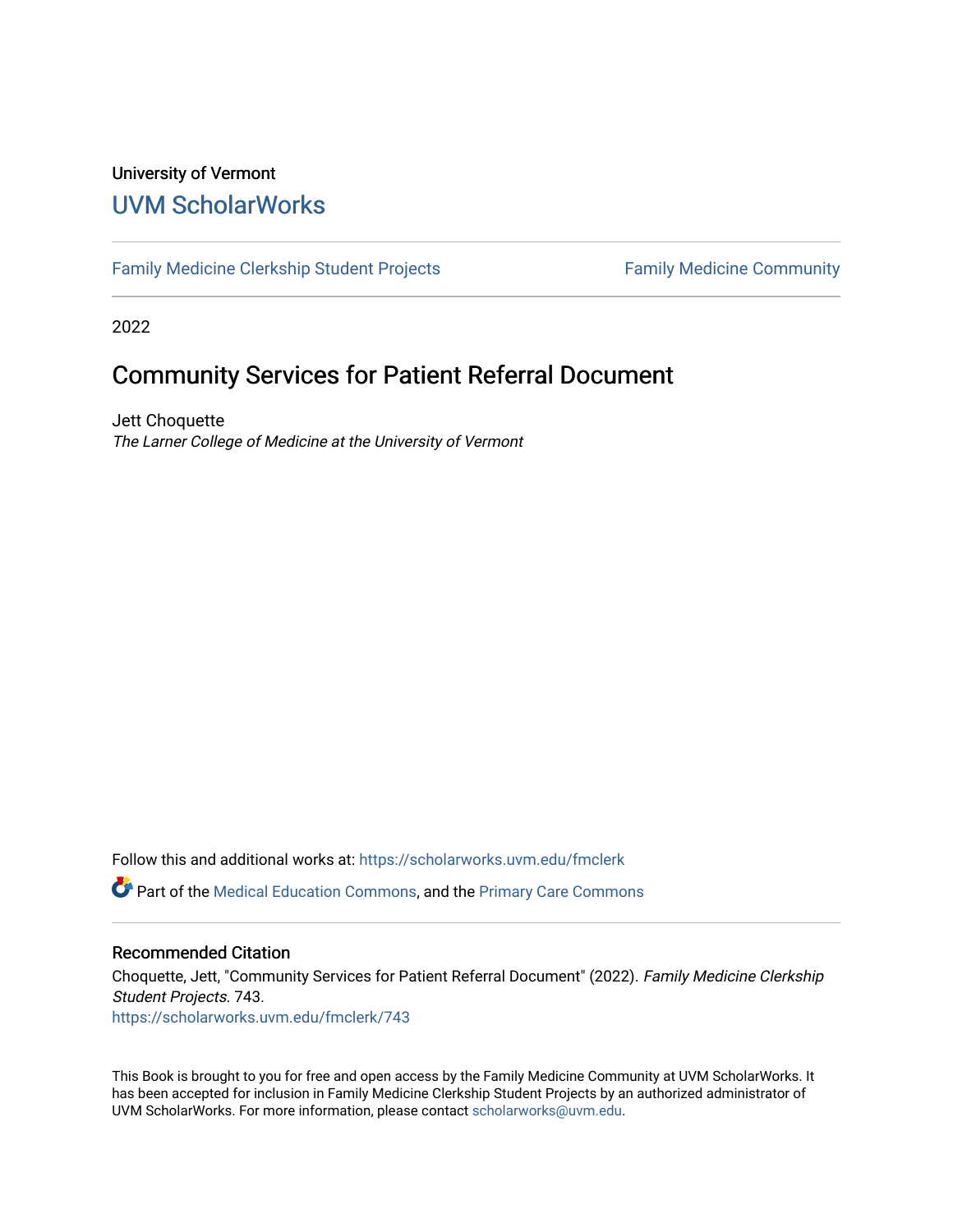# **COMMUNITY SERVICES FOR PATIENT REFERRAL DOCUMENT**

New Canaan Primary Care in New Canaan, CT

Jett Choquette, MS<sub>3</sub> at LCOM at UVM

January 2022

Project Mentor: Dr. Aesha Patel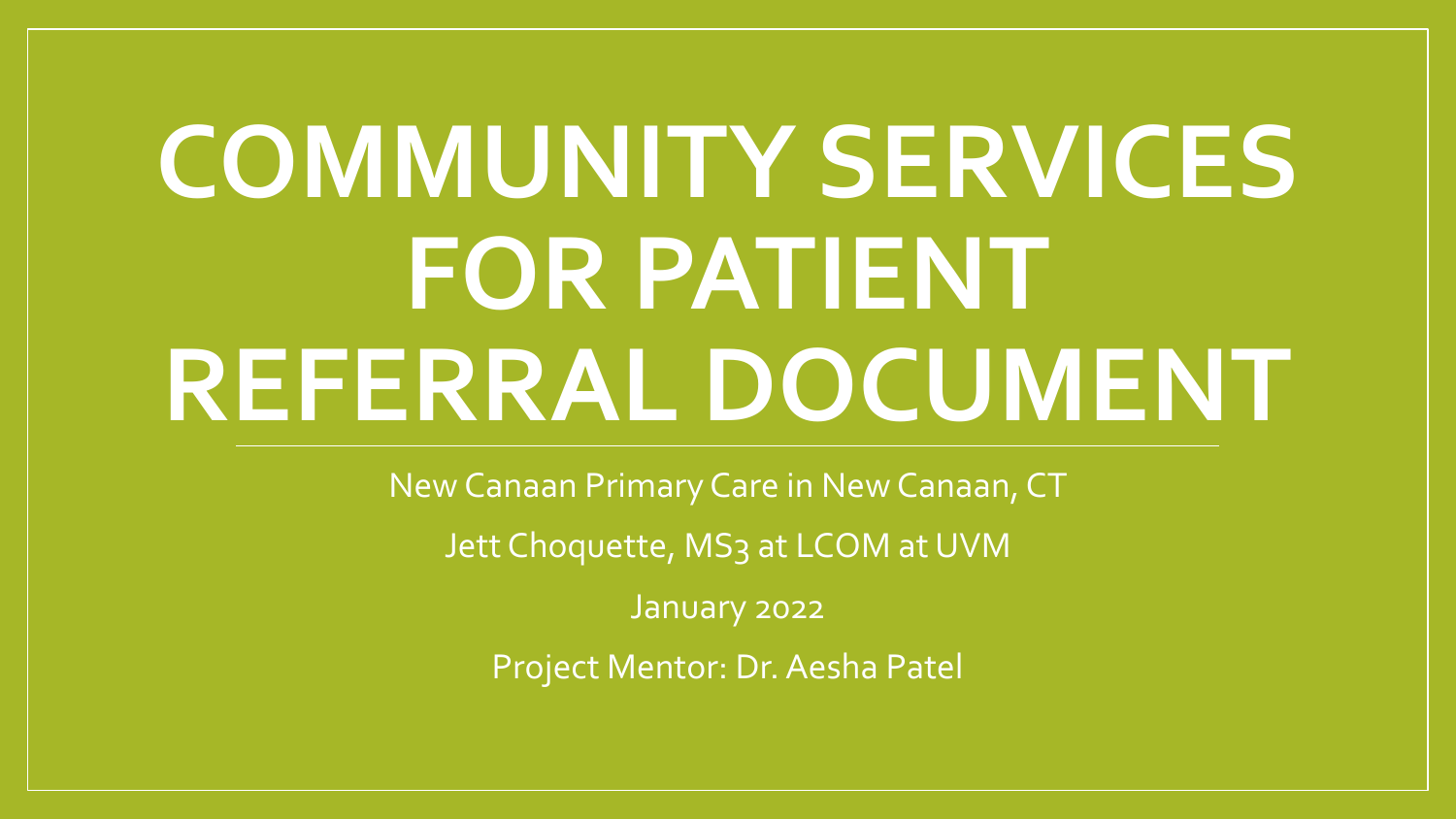### Problem

Patients have a need for referral to a variety of services that directly relate to their health and wellbeing that are not generally included in the traditional referral system of healthcare networks. These services include (but are not limited to) social work support, pandemic support, elderly services, LQBTQ+ services, intimate partner violence services, functional medicine, and substance use disorder and mental health support and treatment. Because these services are not part of the traditional healthcare referral system, healthcare providers may not have an up-to-date list of organizations and programs in the community that could provide these needed services. This is especially important in the current era when there has been increased turnover of healthcare workers at all levels leading to low institutional/community knowledge.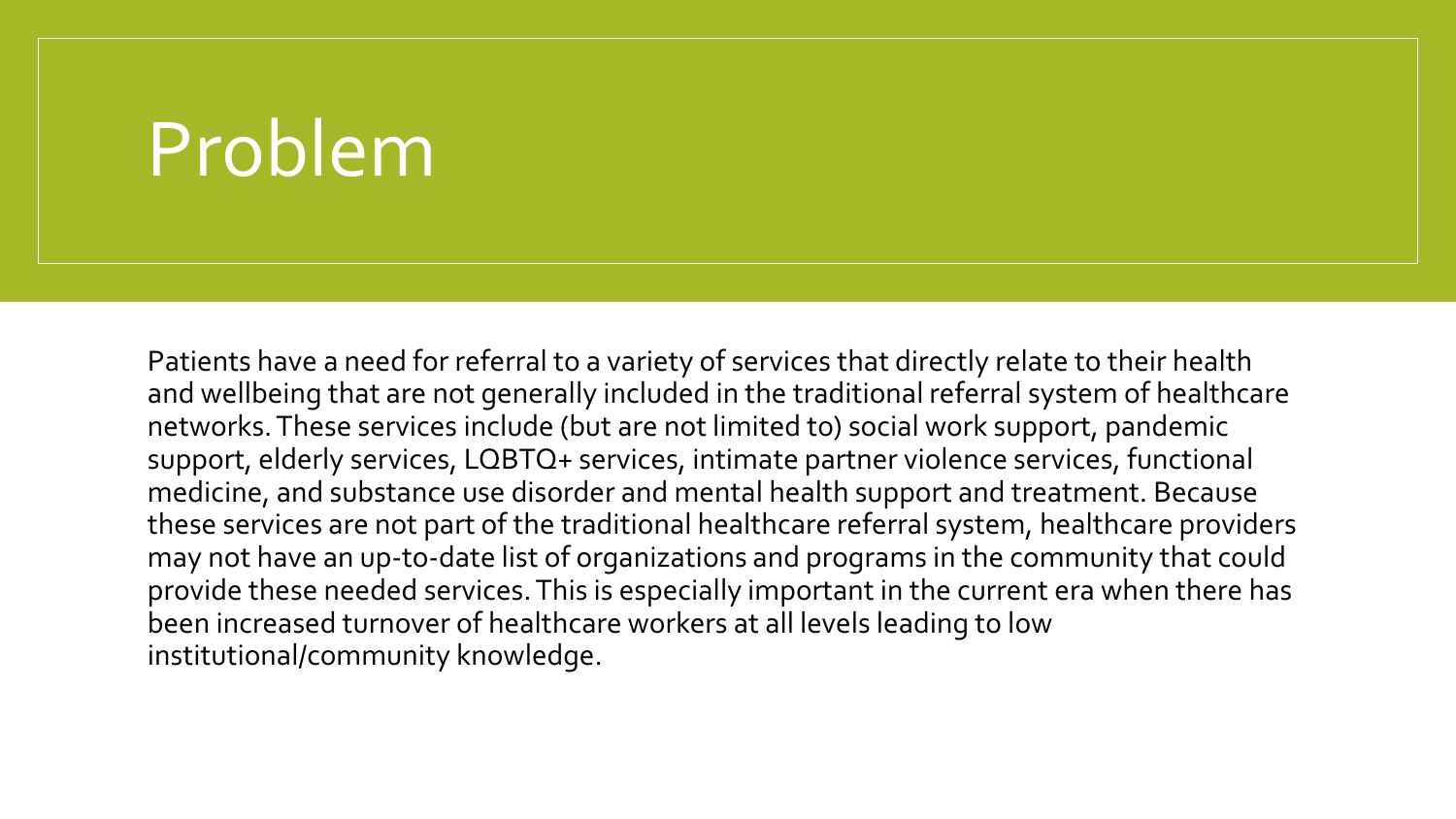## Community Health Costs and Unique Considerations

#### US Census summary of New Canaan, CT from July 1, 2021:

- Total population: 20,622
- Race: 86.3% white, 5.3% Latinx, 5.0% Asian, 2.2% two or more races, 1.6% black
- Median home value: \$1,355,800
- Bachelor's degree or higher (people >25 years old): 79.5%
- Median household income: \$190,227
- Persons in poverty: 3.2%

2020-2021 New Canaan, CT Health and Human Service spending and activities:

- Health and Human Services approved budget: \$478,176
- Other Human Services Agencies (including Meals on Wheels, Domestic Violence Crisis Center, and Community Program Mental Wellness) approved budget: \$140,000
- Department Performance indicators reported for 2019-2020:
	- 510 clients received case management and service coordinated from the department
	- 1,650 town food pantry participants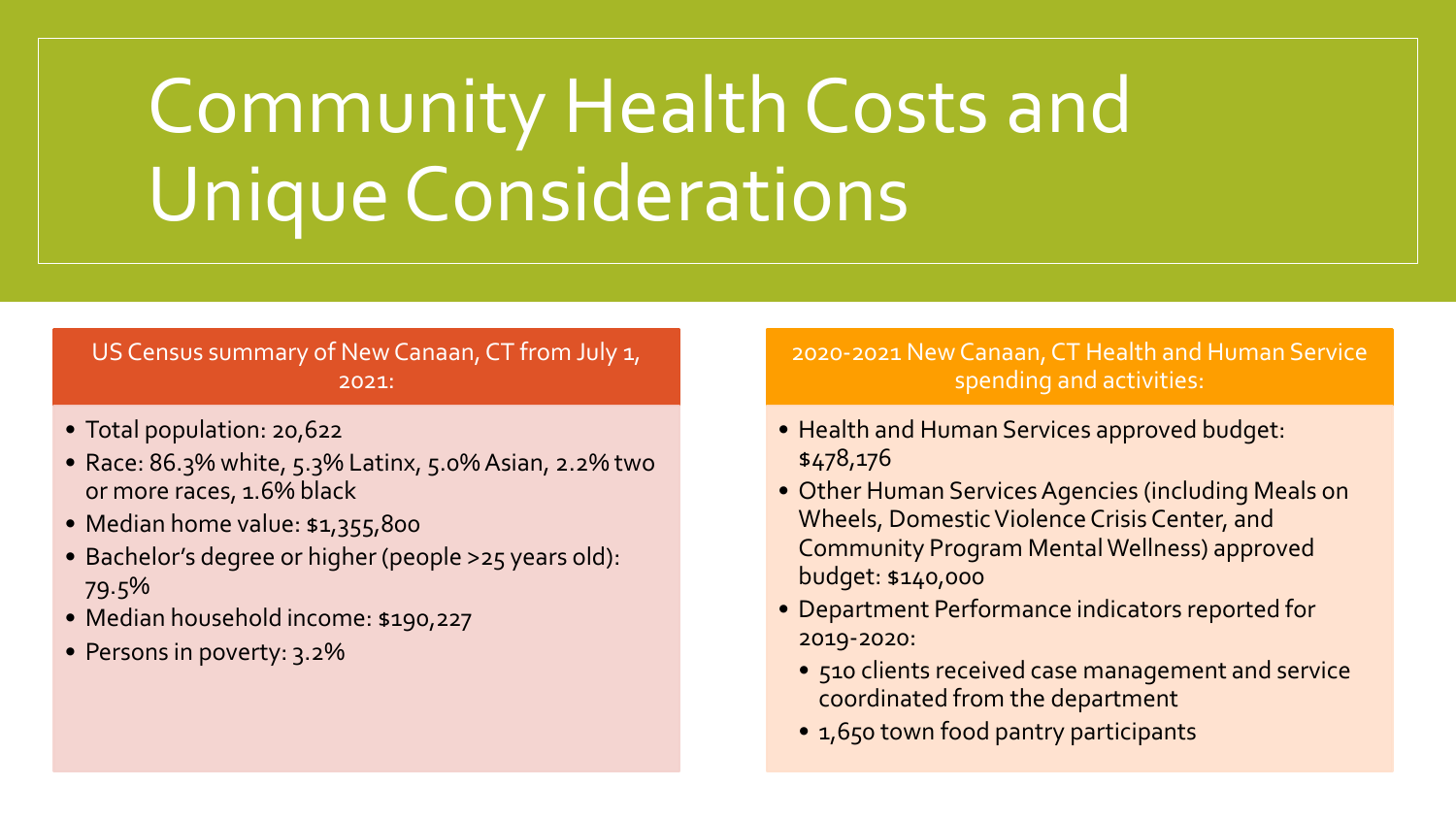### Community Perspective

- The COVID-19 pandemic has taken a physical and mental toll on community members.
- Mental health and substance use are a special concern especially because access to therapists and psychiatrists is limited due to high demand and healthcare worker retirement/relocation.
- Elders make up a large portion of the community, yet many elders are isolated or struggling to find meaningful activities especially with the added strain of pandemic precautions.
- Specialized services such as those that support LGBTQ+ people, victims of intimate partner violence, and people who are uninsured or in poverty are important to members of the community.
- Many patients prefer to use alternative medicine alongside Western medicine to manage chronic conditions.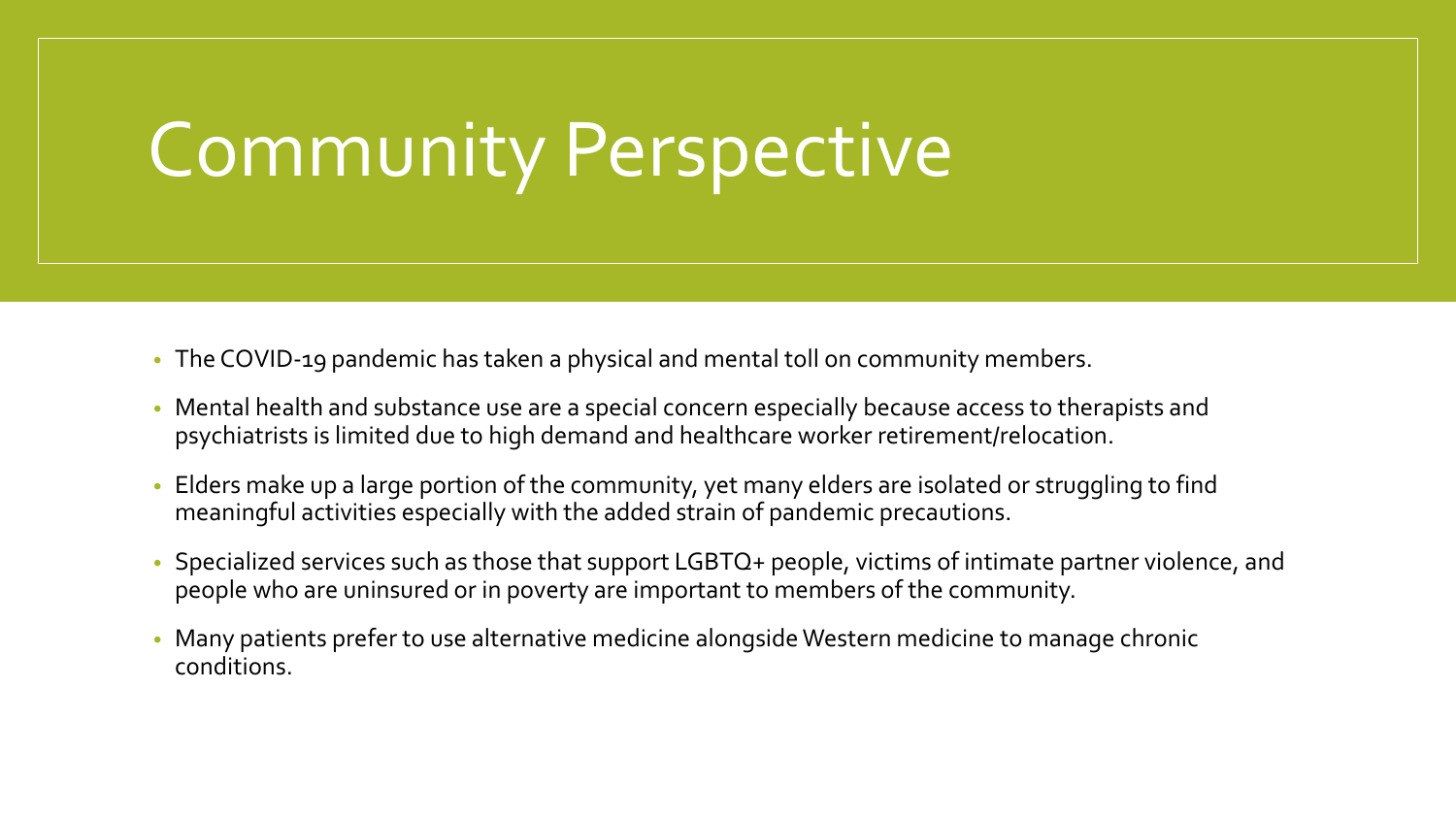### Intervention and Methodology

#### **Intervention:**

• Printed document for clinic staff reference that includes key organizations and services where patients seeking the follow types of services can be directed: social work/financial services, pandemic support, elderly support, LGBTQ+ services, intimate partner violence support, substance use disorder and mental health support and treatment, and functional medicine.

#### **Methodology:**

- 2 formal interviews conducted, one with a physician at New Canaan Primary Care and one with a therapist within the community.
- Multiple informal conversations with patients where their personal health and wellbeing needs were explored. A running list of topics, services, and themes described by patients was kept throughout the 4 full weeks in clinic during the primary care clinical rotation.
- Online research exploring the services offered by the government of New Canaan, CT and nonprofits in the area.
- Based on the aggregate findings from information-gathering activities described above, the topics listed in the intervention were chosen based on community demand/relevance. The most relevant organizations were included in the referral document.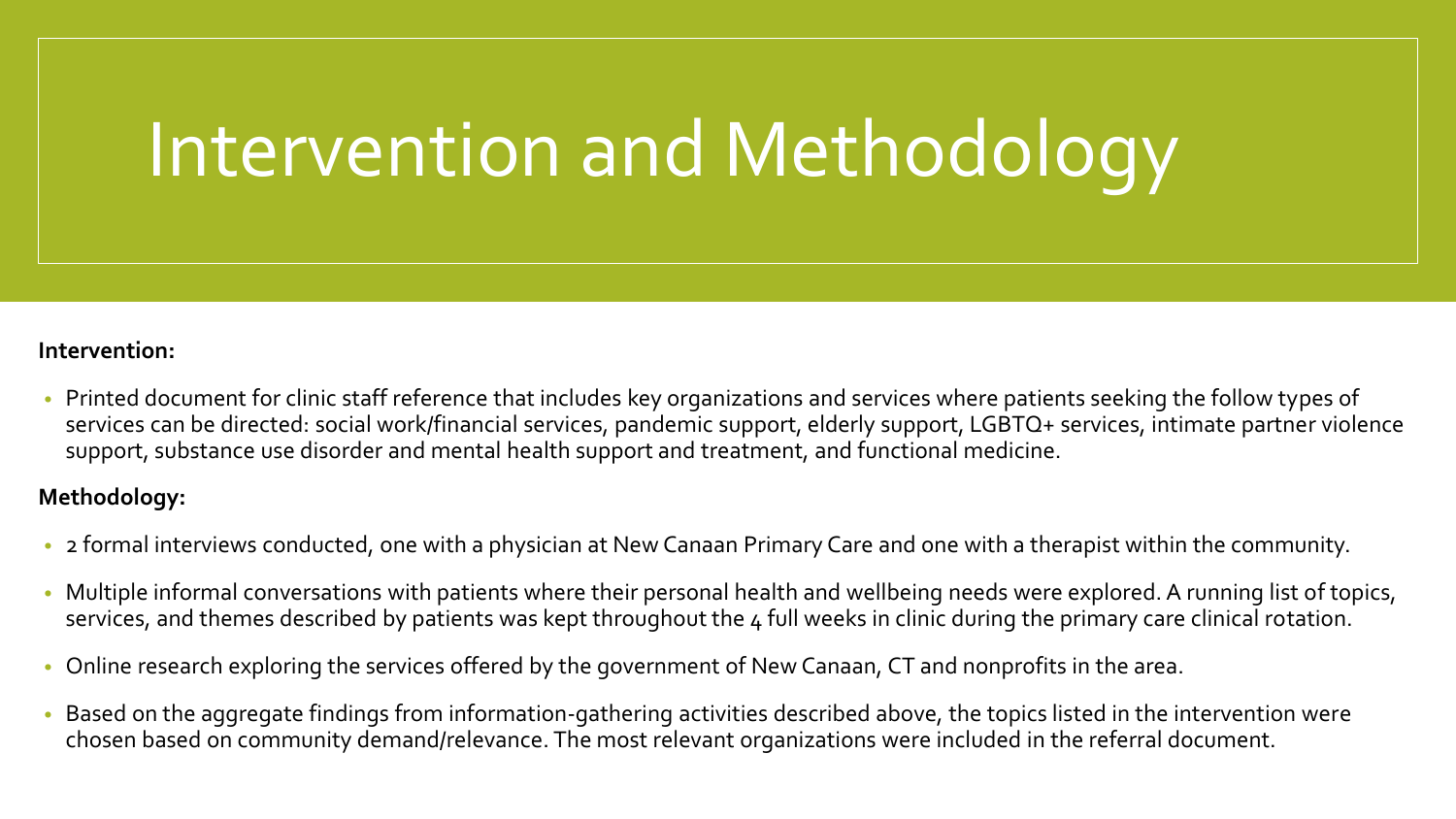### Results

#### **Summary of findings:**

- People in the community have a variety of needs that are directly related to their health but are not traditionally included within the healthcare referral system. These include social work/financial services, pandemic support, elderly support, LGBTQ+ services, intimate partner violence support, substance use disorder and mental health support and treatment, and functional medicine.
- There are many resources in the community that help address these patient needs.
- With increased turnover in healthcare, there are fewer staff in the New Canaan Family Practice who have worked in the area long enough to have developed a robust list of community resources to which they can refer their patients.

#### **Community Interviews:**

- Dr. Aesha Patel, family medicine doctor in New Canaan, CT discussed the types of services patients often request when they come to her practice.
- Kathleen Cheslok, a therapist who serves the New Canaan community, discussed how most of her patients have anxiety and/or depression and the various resources they have requested or told her about during her sessions.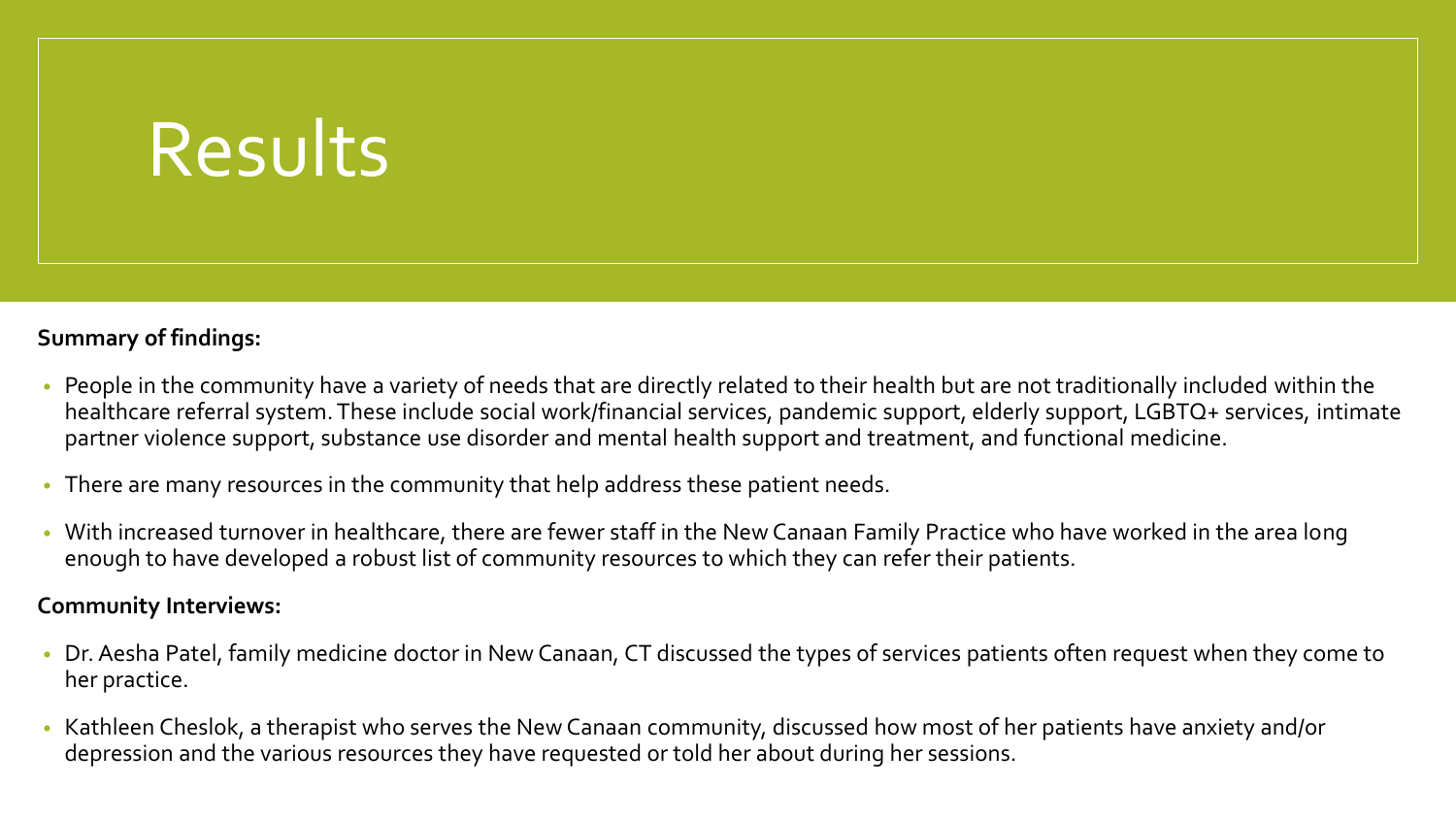### Evaluation/Limitations

#### **Evaluation**

- Referral document was reviewed by physician mentor and feedback incorporated.
- Future evaluation could include tracking the number of referrals made to each resource included on the referral document as well as a tally of other services commonly requested by patients not yet included on the community services patient referral document. Future evaluation could also include patient feedback on the helpfulness of referral resources.

#### **Limitations**

• Due to the short duration of the clerkship, the referral document utility after implementation could not be evaluated during this family medicine rotation. Additional investigation into the needs of community members as well as how New Canaan residents' access resources in neighboring communities could further inform where residents prefer to access resources and if any key resource categories are missing from the current reference document.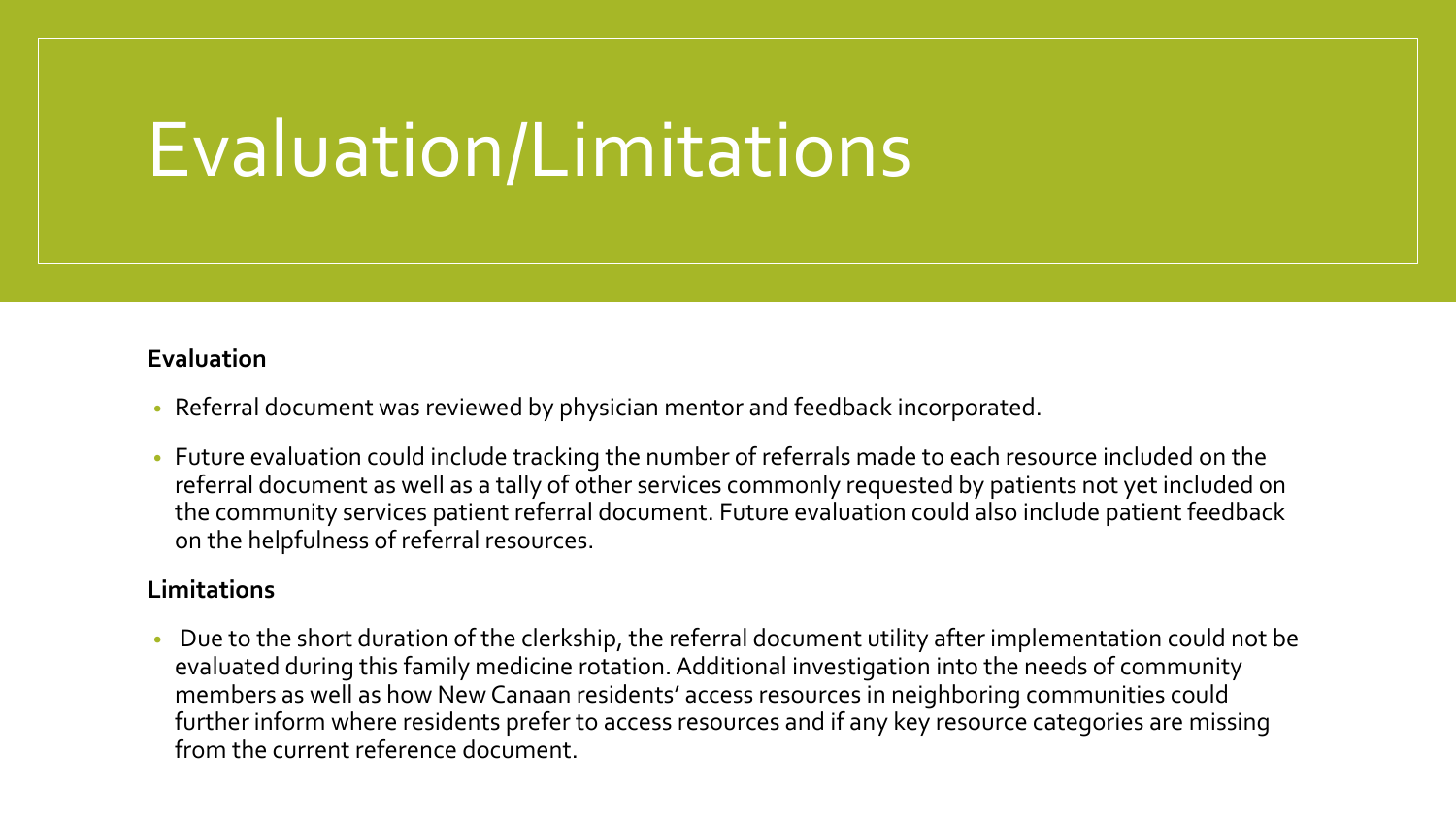# Recommendations for Future Projects

- A review of the programs and services listed in the community referral document developed as part of this project. This could include tallying the number of patients referred to each service as well as gathering the patient's perspective on their experience using the referral services.
- Community survey administered to patients of the New Canaan Family Practice clinic to more broadly explore community health concerns and needs.
- Exploration of patient preferences related to accessing healthcare services. New Canaan residents have access to multiple hospital networks because of their proximity to the Nuvance Health system; Stamford, CT; and New York, NY. Knowing how patients choose their providers, specialists, clinics, and hospitals and if they prefer to have all their healthcare needs addressed by one healthcare network or if they prefer to access different services in different networks might provide insight into how to better coordinate healthcare for New Canaan residents.